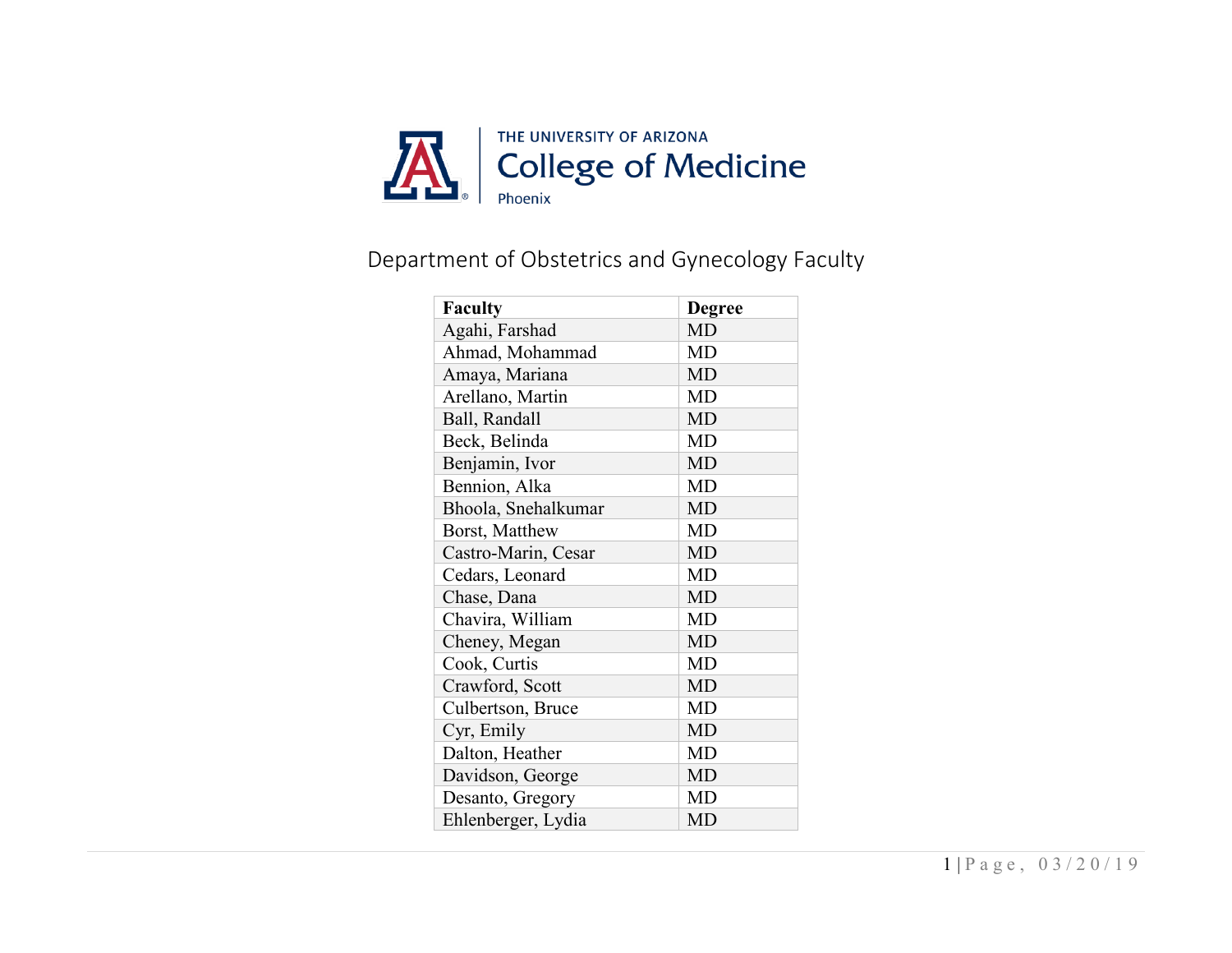| Elliot, John            | <b>MD</b>      |
|-------------------------|----------------|
| Erickson, Laurie        | <b>MD</b>      |
| Fathian, Asal           | <b>MD</b>      |
| Figueroa, George        | <b>MD</b>      |
| Foley, Michael          | <b>MD</b>      |
| Fuller, Kristi          | <b>MD</b>      |
| Greer, Caroline         | <b>MD</b>      |
| Gentles-Ford, Denise    | <b>MD</b>      |
| Gibson, Jill            | <b>MD</b>      |
| Gilpin, Brian           | <b>MD</b>      |
| Glassman, David         | D <sub>O</sub> |
| Greenspan, David        | <b>MD</b>      |
| Grzankowski, Kassondra  | <b>MD</b>      |
| Gunatilake, Ravindu     | <b>MD</b>      |
| Gunnala, Sujatha        | MD             |
| Hade, Jesse             | <b>MD</b>      |
| Hahn, Carol             | <b>MD</b>      |
| Hannaford, Karen        | <b>MD</b>      |
| Harpenau, John          | <b>MD</b>      |
| Hebets, Lexine          | <b>MD</b>      |
| Hernandez, Celso        | MD             |
| Hervey, Michael         | <b>MD</b>      |
| Hill, Amanda            | <b>MD</b>      |
| Hoilett Barrett, Althea | <b>MD</b>      |
| Horowitz, Kathleen      | <b>MD</b>      |
| Huff, W. David          | <b>MD</b>      |
| Huls, Christopher       | MD             |
| Isaacson, Paul          | MD             |
| Jackson, Brock          | MD             |
| Janicek, Mike           | <b>MD</b>      |
| Johnson, Mark           | MD             |
| Kubby, Laurel           | <b>MD</b>      |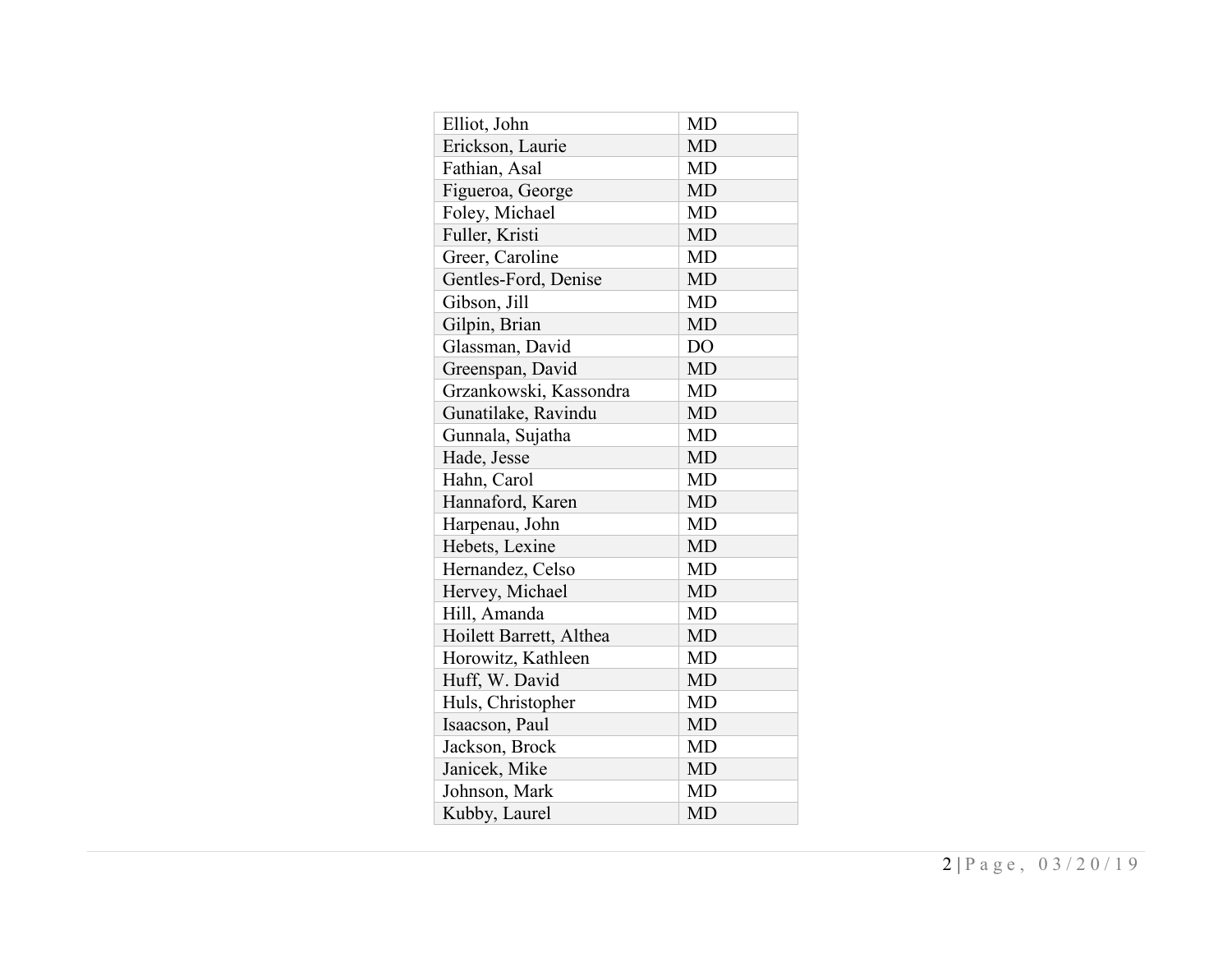| Kuhlman, Kathleen     | <b>MD</b>      |
|-----------------------|----------------|
| Laband, Steven        | <b>MD</b>      |
| Livingston, Kristin   | MD             |
| Lythgoe, Kevin        | <b>MD</b>      |
| MacArthur, Brian      | <b>MD</b>      |
| Magrina, Javier       | <b>MD</b>      |
| Mahnert, Nichole      | <b>MD</b>      |
| Malik, Shazia         | <b>MD</b>      |
| Marshburn, Paul       | <b>MD</b>      |
| Mayer, Staci          | <b>MD</b>      |
| Medchill, Michael     | <b>MD</b>      |
| Mercer, Laura         | <b>MD</b>      |
| Miller, Hugh          | <b>MD</b>      |
| Moffitt, Drew         | <b>MD</b>      |
| Monk, Bradley         | <b>MD</b>      |
| Moon, Jean            | <b>MD</b>      |
| Moore, Janet          | <b>MD</b>      |
| Mourad, Jamal         | DO             |
| Nelson, Linda         | MD, PhD        |
| Nelson, Steven        | <b>MD</b>      |
| Obadia, Jack          | <b>DO</b>      |
| Offor, Chijioke       | <b>MD</b>      |
| Oh, Chien             | <b>MD</b>      |
| Orenstein, David      | <b>MD</b>      |
| O'Sullivan, Erin      | MD             |
| Patil, Avinash        | <b>MD</b>      |
| Perlow, Jordan        | <b>MD</b>      |
| Politis, Eugenia      | <b>MD</b>      |
| Porras, Enriqueta     | <b>MD</b>      |
| Pottorff, Celeste     | D <sub>O</sub> |
| Redden-Grier, Marquia | <b>MD</b>      |
| Rolstead, Deanna      | <b>MD</b>      |
|                       |                |